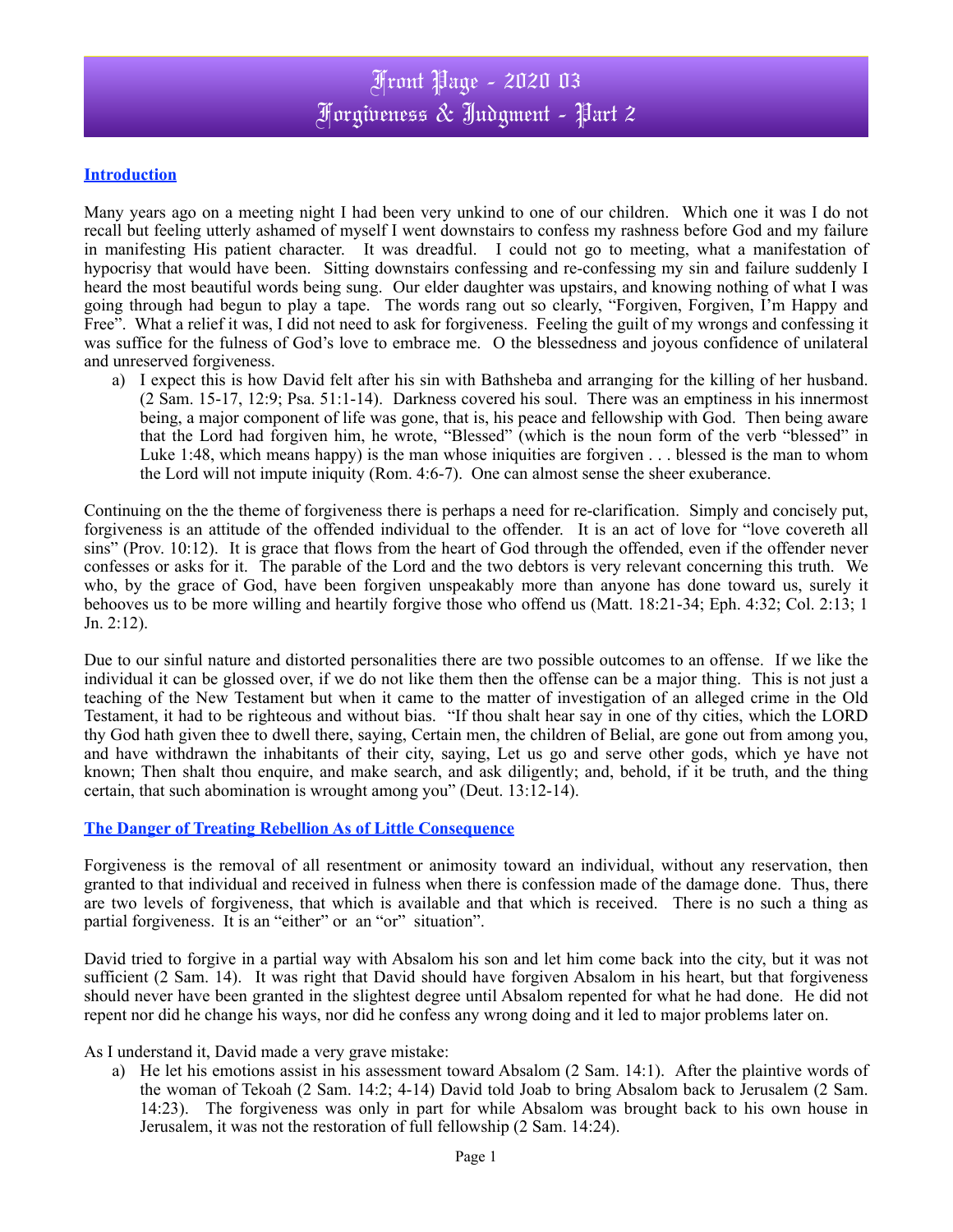# Front Page - 2020 03 Forgiveness & Judgment - Part 2

- b) Secondly, Absalom was not repentant. The people greatly admired him (2 Sam. 14:25) and with hypocrisy on Absalom's part and foolishness on David's part, they kissed and made up (2 Sam. 14:33). Then Absalom was clearly seen for what he was, and gathering a number of people began a subtle coup to oust David (2 Sam. 15:1-6). Then pretending to pay his vows, he sought permission to go to Hebron (2 Sam. 15:7-9, and all the while sending spies and increasing in power due to the naivety of the people (2 Sam. 15:11) until David had to flee for his life (2 Sam. 15:23). What a tragic and hard lesson, all because he let an unrepentant son back as if almost nothing had been done wrong.
- c) There should have been no forgiveness shown in the slightest degree, as long as Absalom was unrepentant. Sadly, he was neither repentant for what he had done, change his ways, or confess any wrong. If forgiveness is to be granted, then the offender must be repentant, must confess wrong doing, and must be changed in outlook. I say shown, because while it is available, it cannot be shown until sin etc. is acknowledged.
	- i) This is the attitude in the heart of the offended God, prior to confession, contrition and repentance (Matt. 4:17; Lk. 13:3; Acts 2:38; 17:30). While forgiveness is available for the saint or sinner, restoration of the offender can never be enjoyed until there is repentance.

#### **Before There Can Be Forgiveness The Wrong Must Be Righteously Judged**

When we consider righteous judgment then the highest court we can appeal to is the Lord and God Himself. He is the ultimate moral standard and Governor of everything. Therefore, this begs the question, "By what criteria does God judge?" There are a number of passages which deal with the criteria and in them there are several main truths, what an individual knew and how they responded. For instance:

a) With God and Christ to whom all judgment and execution thereof (Jn. 5:22, 27), there are no inequalities or bias with God, either regarding His Person, attributes, nor human beings. Thus, all His judgments are "true and righteous" (Psa. 19:9; Rev. 16:7; 19:2) and in keeping with His invariable, unchangeable holiness (Josh. 24:19). All will be judged "according to truth" (Rom. 2:2); "deeds/works" (Rom. 2:6; Rev. 20:12, 13; Rom. 14:10-12; 2 Cor. 5:10); "without respect of persons" (Rom. 2:11); "knowledge" (Rom. 2:14-16); and "the gospel" (Rom. 2:16). This is how an individual is to be assessed, not by my or our traditions, but only on the Word of God. Sadly this is not always so. How can a person be forgiven for wrong doing and causing a genuine offense when the government of an assembly ignores the plain Scriptures of truth? I know of this happening to one brother and when the accusers saw him, they stood at a distance from him and sought to put on a front before others. Clearly, the wrong was never put right and forgiveness, while available, could never be enjoyed by the perpetrators.

#### **Forgiveness, the Righteousness and Perfection of Morality of God**

His morality.

- a) The forgiveness graciously proffered by God toward me necessitates the existence of God as the moral Governor of the Universe. Being such, He cannot just overlook disobedience and defiance and deal with us as individuals as if we never did anything wrong. That would show that His morality meant little to Him, and be sin.
	- i) By His judging of the error and making the wrongdoer aware of the damage done, it shows the value of that which was damaged. Put another way, for God to simply forgive irrespective of that which is done would show little value on that which was damaged. **Illustration**: I have in my home a Bible dated 1788 by the printer. It is doubly precious to me because of its age and because of whom gave it to me. It is touched with great care. Imagine if someone took my Bible, and through carelessness tore several pages, etc. If I said, "Well it does not matter", it would show that despite all my words it really had little value. However, if I was utterly furious for such carelessness and in righteousness demanded that this individual give me back another identical one, it would not be the same, but it would show that it really did mean something to me and the destroyer would have learnt that lesson.
- b) If God ignored his sense of morality, then would it be morally right for God to treat Hitler as a delightful